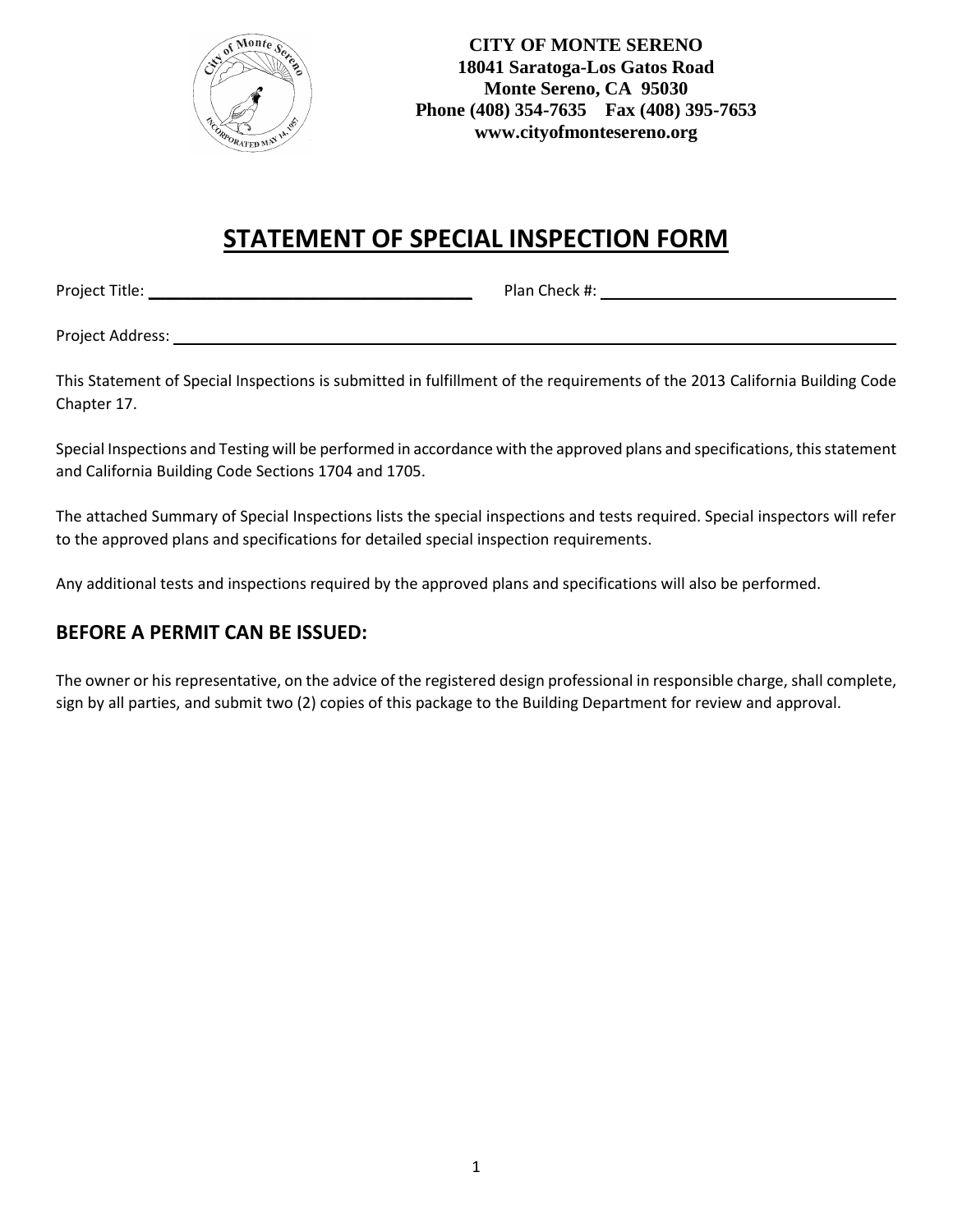

Plan Check #:

The owner and his general contractor, where applicable, shall also acknowledge the following conditions applicable to Special Inspection and/or Testing.

- 1. The Owner recognizes his or her obligation to ensure that the construction complies with the approved permit documents and to implement this program of special inspections.
- 2. Contractor is responsible for proper notification to the Inspection or Testing agency for items listed.
- 3. Only the testing laboratory should take samples and transport them to their laboratory.
- 4. Copies of all laboratory reports and inspections are to be sent directly to the Building Department and to the registered design professional in responsible charge by the Testing agency on a weekly basis.
- 5. Inspection agency to submit names and qualifications of on-site special inspectors to the Building Department for approval.

The agency must provide each special inspector with an identification badge that indicates the following:

- 1. Name of Inspector
- 2. Photo of Inspector
- 3. The specific areas in which the inspector is qualified to inspect
- 4. An authorization signature by the registered engineer who is a full-time employee of the agency
- 5. The special inspector shall display his/her badge whenever performing the function of an inspector
- 6. The special inspector is responsible to the Chief Building Official for immediate notification of any concerns and/or problems encountered.
- 7. It is the responsibility of the contractor to review the Building Department approved plans for additional inspection or testing requirements that may be noted. A pre-construction conference at the job site is recommended to review special inspection procedures.
- 8. The special inspector shall use only Building Department approved drawings.
- 9. BEFORE A FINAL CAN BE ISSUED: A Final Report of Special Inspections documenting required Special Inspections, testing and correction of any discrepancies noted in the inspections shall be submitted prior to final (Section 1704.1.2). The Final Report will document:
	- Required special inspections
	- Correction of discrepancies noted in inspections

A Copy of final report to be maintained at the job site for Building Inspector's review prior to final inspections.

#### **ACKNOWLEDGEMENT:**

| Registered Design Professional in Responsible Charge |                                 |  |
|------------------------------------------------------|---------------------------------|--|
|                                                      | Date: _________________________ |  |
| <b>Owner's Authorization</b>                         |                                 |  |
|                                                      |                                 |  |
| Contractor                                           |                                 |  |
|                                                      | Date: _______________________   |  |
| <b>Special Inspection Agency</b>                     |                                 |  |
|                                                      |                                 |  |
| <b>Building Official's Accentance</b>                |                                 |  |

Building Official's Acceptance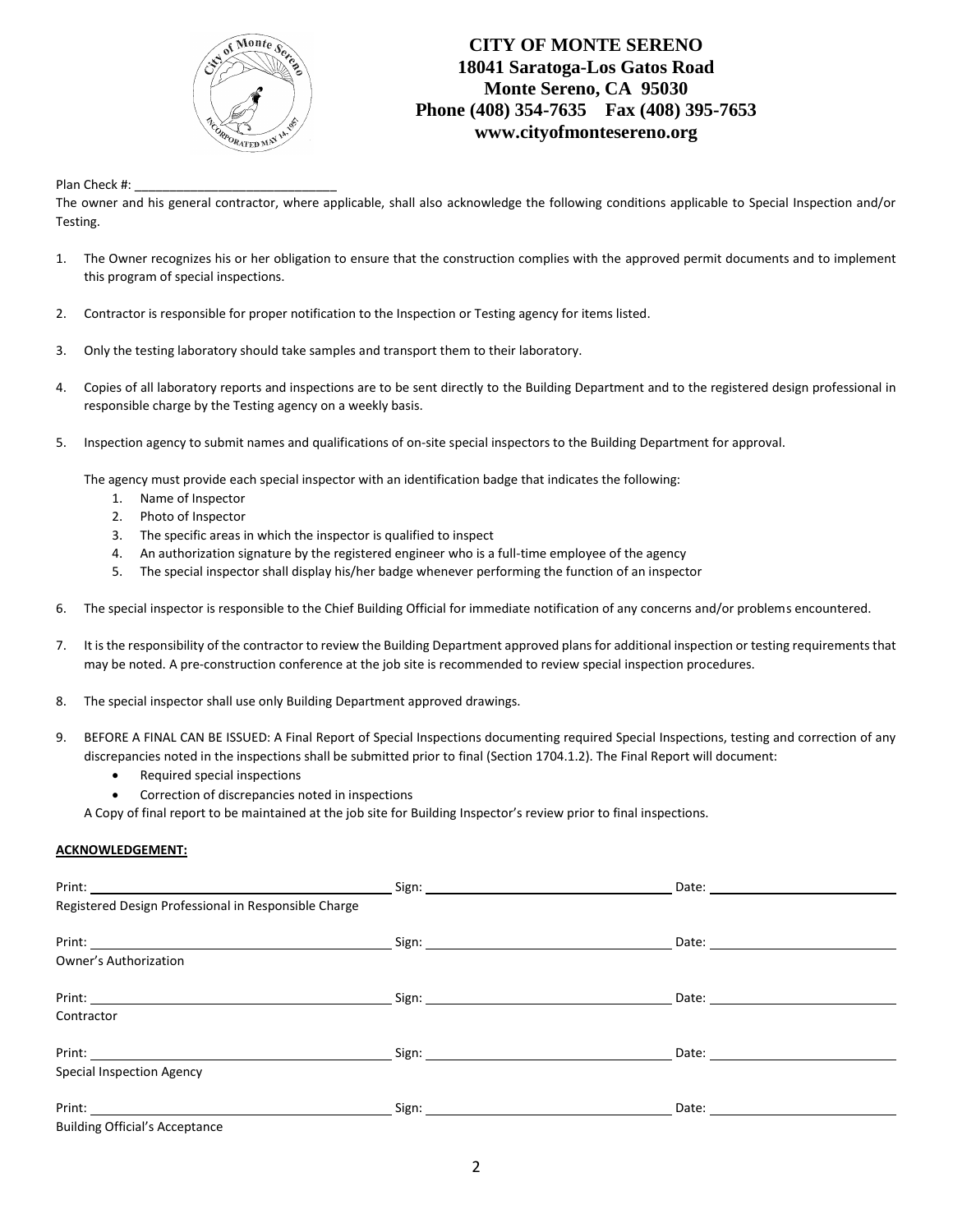

### **SPECIAL INSPECTION AND TESTING AGENCIES**

The following are the testing agencies and special inspectors that will be retained to conduct tests and inspection on this project.

| Responsibility            | <b>Firm Name</b> | Address, Telephone and E-mail |
|---------------------------|------------------|-------------------------------|
| <b>Special Inspection</b> |                  |                               |
|                           |                  |                               |
|                           |                  |                               |
|                           |                  |                               |
|                           |                  |                               |
|                           |                  |                               |
|                           |                  |                               |
| <b>Material Testing</b>   |                  |                               |
|                           |                  |                               |
|                           |                  |                               |
|                           |                  |                               |
|                           |                  |                               |
|                           |                  |                               |
|                           |                  |                               |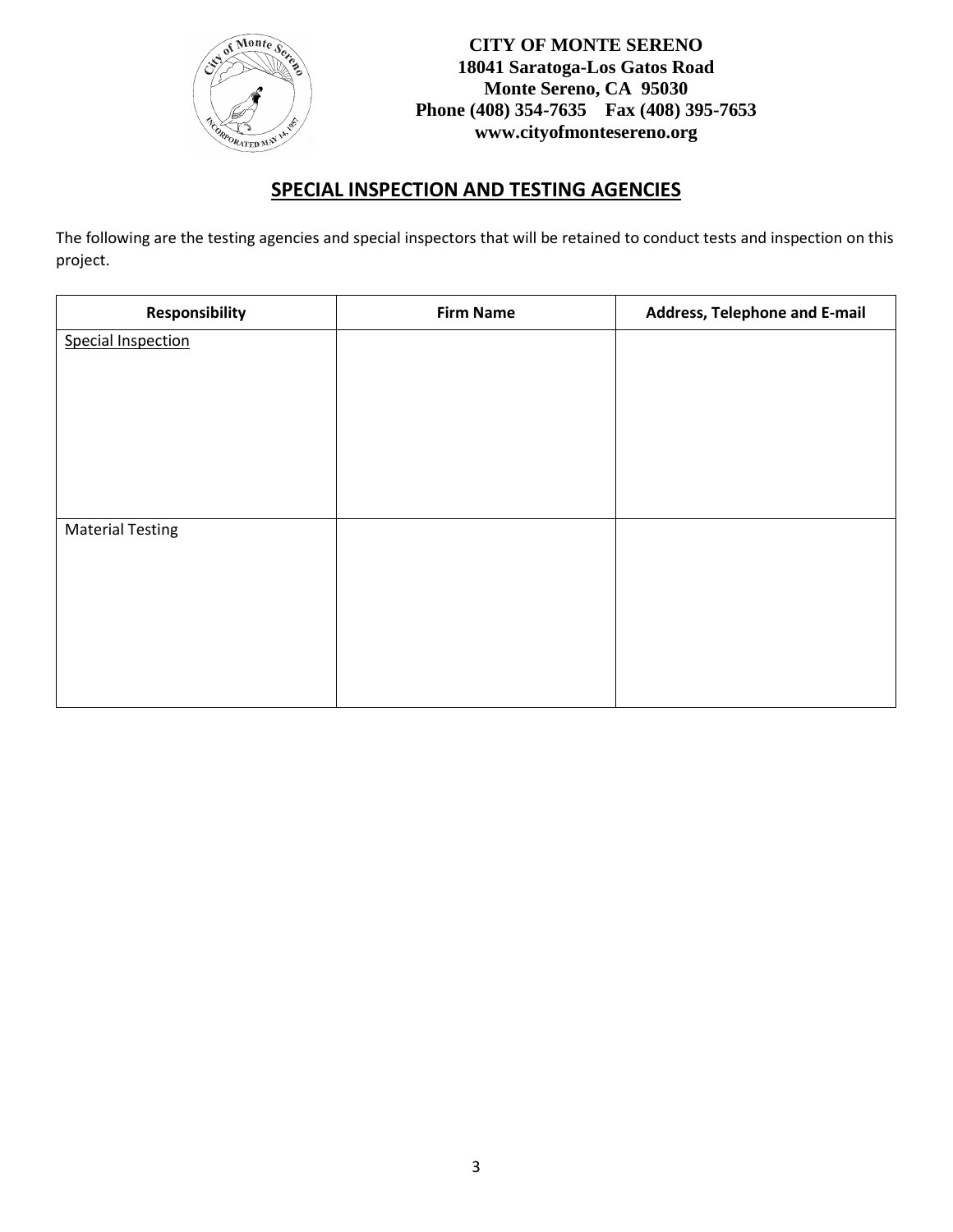

## **CONTRACTOR'S STATEMENT OF RESPONSIBILITY**

Per Section 1704.4 of the California Building Code, the contractor responsible for the construction of a main wind or seismic force resisting system, designated seismic system or a wind or seismic resisting component listed in the statement of special inspections (structural tests and inspection schedule and as noted on the Building Department approved plans) shall submit a written statement of responsibility to the Building Official and the owner prior to the commencement of work on the system or component.

To comply with the requirements of California Building Code Section 1704.4 of the California Building Code, the contractor acknowledges that they are aware of the special requirements contained in the statements of special inspections (structural tests and inspection schedule and as noted on the Building Department approved plans) prepared by the engineer of record or the registered design professional per the requirements of California Building Code Section 1704.3.

#### **ACKNOWLEDGMENT:**

Print: Sign: Date:

**Contractor**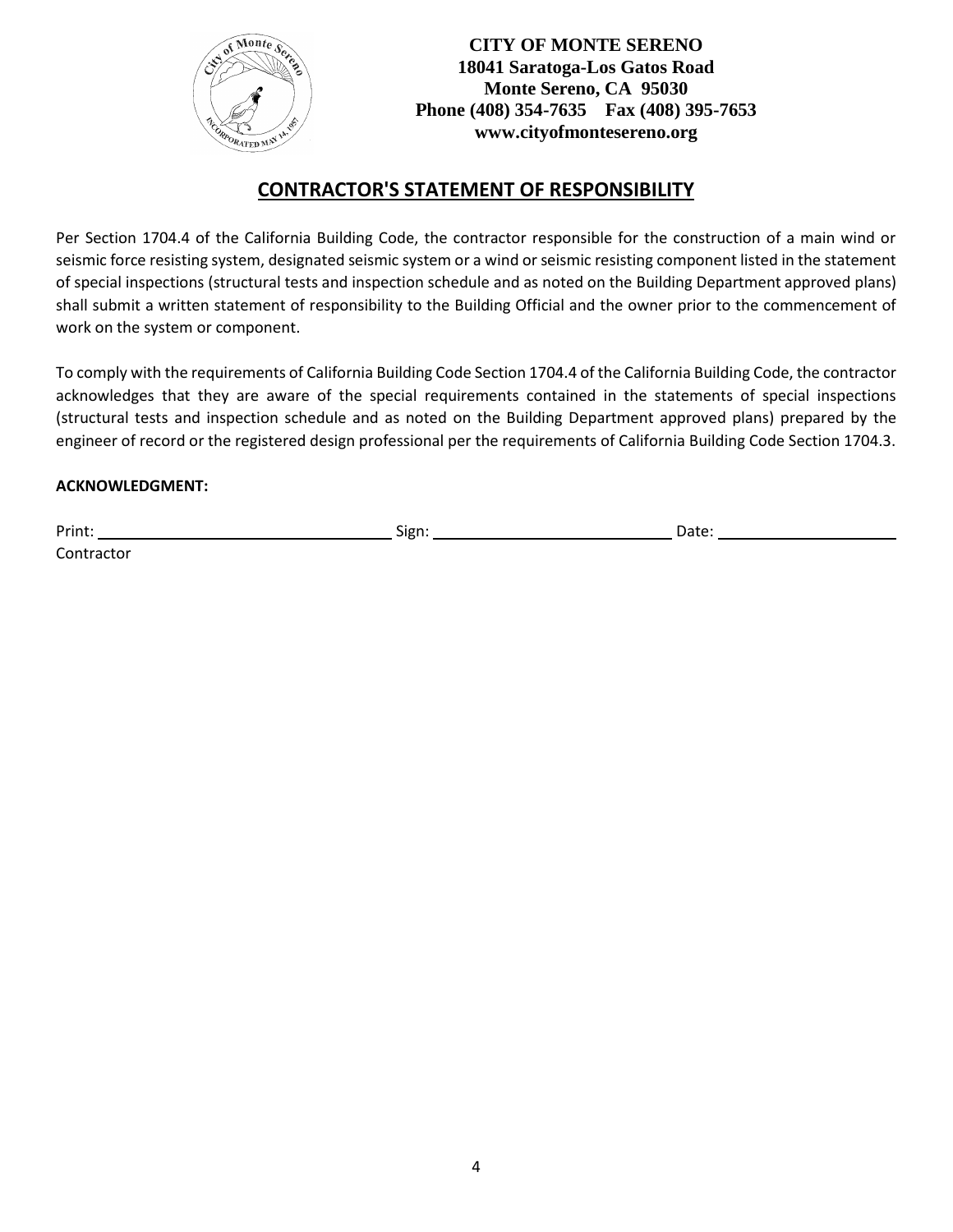

### **SEISMIC AND WIND RESISTANCE**

#### **SEISMIC REQUIREMENTS (California Building Code Section 1704.3.2)**

Description of seismic-force-resisting system and designated seismic systems subject to special inspections on accordance with California Building Code Section 1705.11 or 1705.12:

The extent of the seismic-force-resisting system is defined in more detail in the construction documents.

#### **WIND REQUIREMENTS (California Building Code Section 1704.3.3)**

Description of main wind-force-resisting system and designated wind resisting components subject to special inspections in accordance with Section 1705.10:

The extent of the main wind-force-resisting system and wind resisting components is defined in more detail in the construction documents.